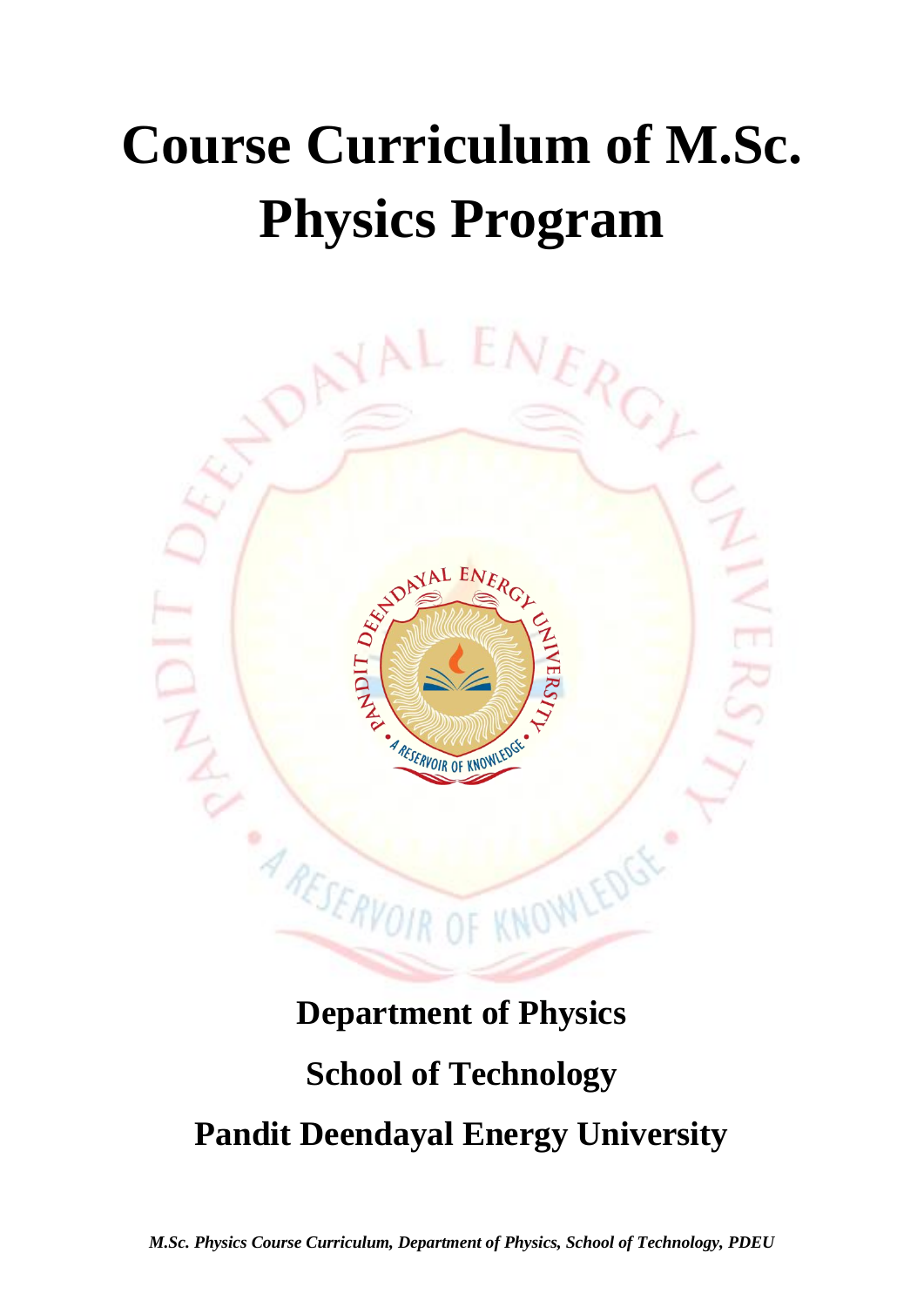|--|

| <b>Semester-I</b> |                                                                 |                        |                  |                |                |                       |
|-------------------|-----------------------------------------------------------------|------------------------|------------------|----------------|----------------|-----------------------|
| <b>Course</b>     | <b>Course Name</b>                                              | <b>Teaching Scheme</b> |                  |                |                |                       |
| Code              |                                                                 | L                      | T                | P              | <b>Credit</b>  | <b>Contact</b><br>Hr. |
| 21MSP501T         | <b>Classical Mechanics</b>                                      | 3                      | $\Omega$         | $\theta$       | 3              | 3                     |
| 21MSP502T         | <b>Mathematical Physics</b>                                     | 3                      | $\Omega$         | $\theta$       | 3              | 3                     |
| 21MSP503T         | Thermodynamics & Statistical<br>Mechanics                       | 3                      | $\theta$         | $\overline{0}$ | 3              | 3                     |
| 21MSP504T         | <b>Solid State Physics</b>                                      | 3                      | $\theta$         | $\theta$       | 3              | 3                     |
| 21MSP504P         | <b>Solid State Physics Laboratory</b>                           | $\overline{0}$         | $\Omega$         | 3              | 1.5            | 3                     |
| 21MSP505T         | Numerical<br><b>Methods</b><br>&<br><b>Computer Programming</b> | $\overline{2}$         | $\theta$         | $\overline{0}$ | $\overline{2}$ | $\overline{2}$        |
| 21MSP506P         | <b>Computer Programming Lab</b>                                 | $\overline{0}$         | $\Omega$         | $\overline{4}$ | $\overline{2}$ | $\overline{4}$        |
| 21MSP507T         | Atomic & Molecular Physics                                      | 3                      | $\theta$         | $\theta$       | 3              | 3                     |
| Total             |                                                                 | 17                     | $\boldsymbol{0}$ | 7              | 20.5           | 24                    |

| <b>Semester-II</b> |                                                                         |                        |                |                |                          |                       |
|--------------------|-------------------------------------------------------------------------|------------------------|----------------|----------------|--------------------------|-----------------------|
| <b>Course Code</b> | <b>Course Name</b>                                                      | <b>Teaching Scheme</b> |                |                |                          |                       |
|                    |                                                                         | L                      | T              | ${\bf P}$      | <b>Credit</b>            | <b>Contact</b><br>Hr. |
| 21MSP508T          | <b>Quantum Mechanics</b>                                                | $\overline{4}$         | $\Omega$       | $\Omega$       | 4                        | $\overline{4}$        |
| 21MSP509T          | <b>Nuclear and Particle Physics</b>                                     | 3                      | $\Omega$       | $\theta$       | 3                        | 3                     |
| 21MSP509P          | and Particle<br>Nuclear<br>Physics<br>Laboratory                        | $\overline{0}$         | $\Omega$       | 3              | 1.5                      | 3                     |
| 21MSP510T          | $\&$<br>Classical<br>Electrodynamics<br><b>Basic Plasma Physics</b>     | $\overline{4}$         | $\Omega$       | $\theta$       | $\overline{\mathcal{A}}$ | $\overline{4}$        |
| 21MSP511T          | electronics<br><b>Basic</b><br>and<br>Instrumentation                   | 3                      | $\overline{0}$ | $\Omega$       | 3                        | 3                     |
| 21MSP511P          | <b>Basic</b><br>electronics<br>and<br><b>Instrumentation Laboratory</b> | $\theta$               | $\theta$       | $\overline{2}$ | 3                        | 6                     |
| 21MSP512T          | Physics<br><b>LASER</b><br>and<br>Spectroscopy                          | 3                      | $\theta$       | $\Omega$       | 3                        | 3                     |
| Total              |                                                                         | 17                     | $\mathbf{0}$   | 5              | 21.5                     | 22                    |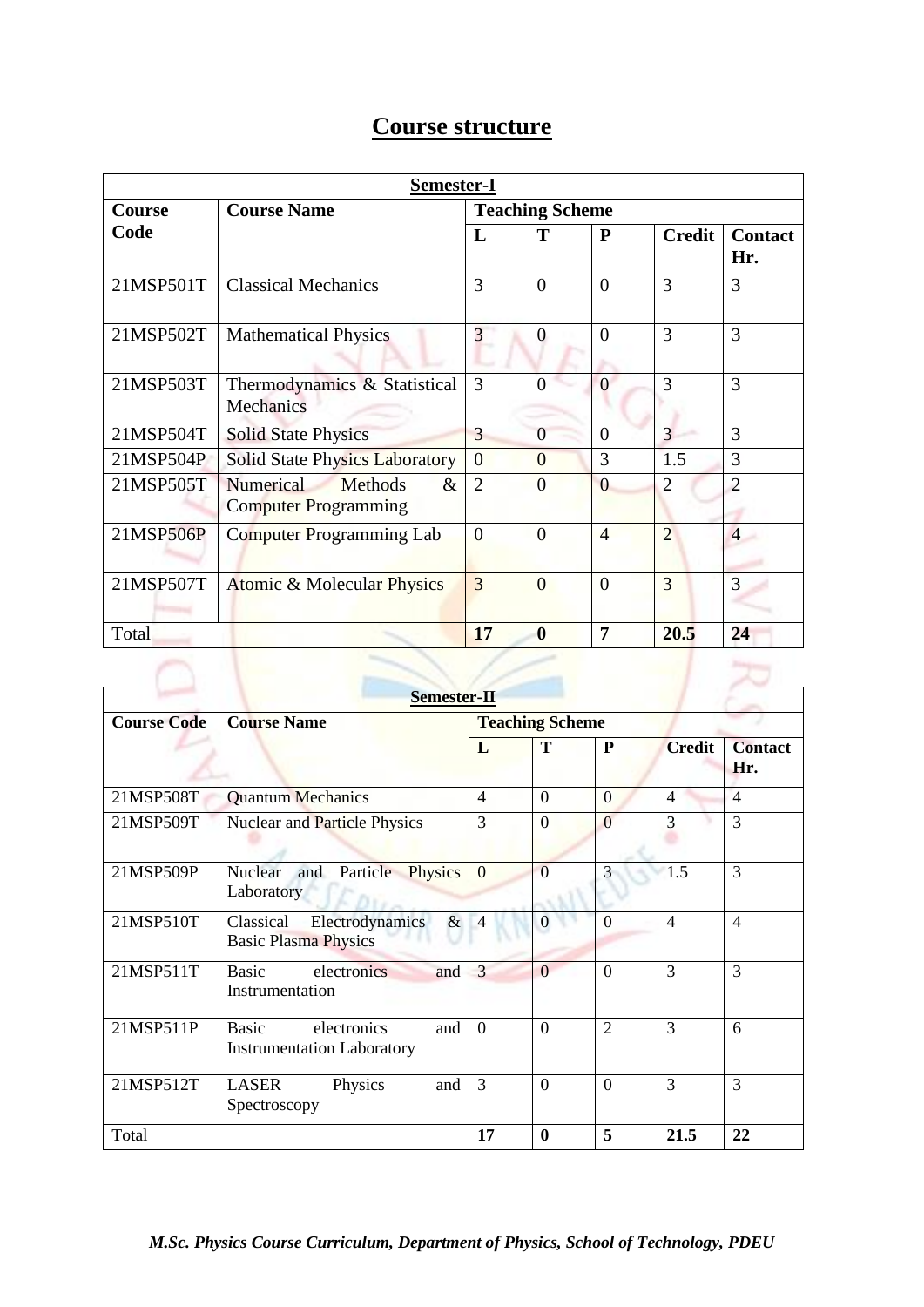| <b>Semester-III</b>                     |                      |                        |                        |          |               |                       |  |  |
|-----------------------------------------|----------------------|------------------------|------------------------|----------|---------------|-----------------------|--|--|
|                                         |                      | <b>Teaching Scheme</b> |                        |          |               |                       |  |  |
| <b>Course</b><br>Code                   | <b>Course Name</b>   | L                      | T                      | P        | <b>Credit</b> | <b>Contact</b><br>Hr. |  |  |
| 21RM601T<br><b>Research Methodology</b> |                      |                        | 0                      | $\Omega$ |               |                       |  |  |
| Elective-I (specialization)             |                      | 3                      |                        | $\Omega$ | 3             | 3                     |  |  |
| Elective-II (specialization)            |                      | 3                      | $\left( \right)$       |          | 3             | 3                     |  |  |
| Elective-III (specialization)           |                      | 3                      | 0                      | $\theta$ | 3             | 3                     |  |  |
|                                         | Lab (specialization) | 0                      | 0                      | 6        | 3             | 6                     |  |  |
| 21MSP601<br>Project -I                  |                      | $\Omega$               | $\mathbf{\mathcal{L}}$ | 16       | 8             | 16                    |  |  |
| Total<br>10<br>22<br>21<br>32           |                      |                        |                        |          |               |                       |  |  |

|                             | <b>Semester-IV</b> |                        |          |    |               |                       |
|-----------------------------|--------------------|------------------------|----------|----|---------------|-----------------------|
| <b>Course Code</b>          | <b>Course Name</b> | <b>Teaching Scheme</b> |          |    |               |                       |
|                             |                    | L                      | T        | P  | <b>Credit</b> | <b>Contact</b><br>Hr. |
| 21MSP622                    | Project -II        | $\overline{0}$         | $\Omega$ | 40 | 20            | 40                    |
| Total                       |                    | $\boldsymbol{0}$       |          | 40 | 20            | 40                    |
| <b>Total Course details</b> | 44                 |                        | 74       | 83 | 118           |                       |

## **Specialization Electives & Laboratories:**

v

|     | <b>Renewable Energy Resources</b> |                                                 |  |  |
|-----|-----------------------------------|-------------------------------------------------|--|--|
|     | 21MSP602T                         | <b>Energy Harvesting And Storage Methods</b>    |  |  |
|     | 21MSP603T                         | Solid State Solar and Thermal Energy Harvesting |  |  |
| Ш.  | 21MSP604T                         | Wind, Hydro and Bioenergy Harvesting            |  |  |
| IV. | 21MSP618P                         | <b>Renewable Energy Resources Laboratory</b>    |  |  |
|     |                                   |                                                 |  |  |

|       | <b>Advanced Fabrication and Experimental techniques</b> |                                                             |  |  |  |
|-------|---------------------------------------------------------|-------------------------------------------------------------|--|--|--|
|       | I.   21MSP605T                                          | Advanced Experimental and Characterization Techniques-I     |  |  |  |
| II. I | 21MSP606T                                               | Advanced Experimental and Characterization Techniques-II    |  |  |  |
| Ш.    | 21MSP607T                                               | <b>Advanced Fabrication Techniques</b>                      |  |  |  |
|       | IV. 21MSP619P                                           | Advanced Fabrication and experimental techniques Laboratory |  |  |  |